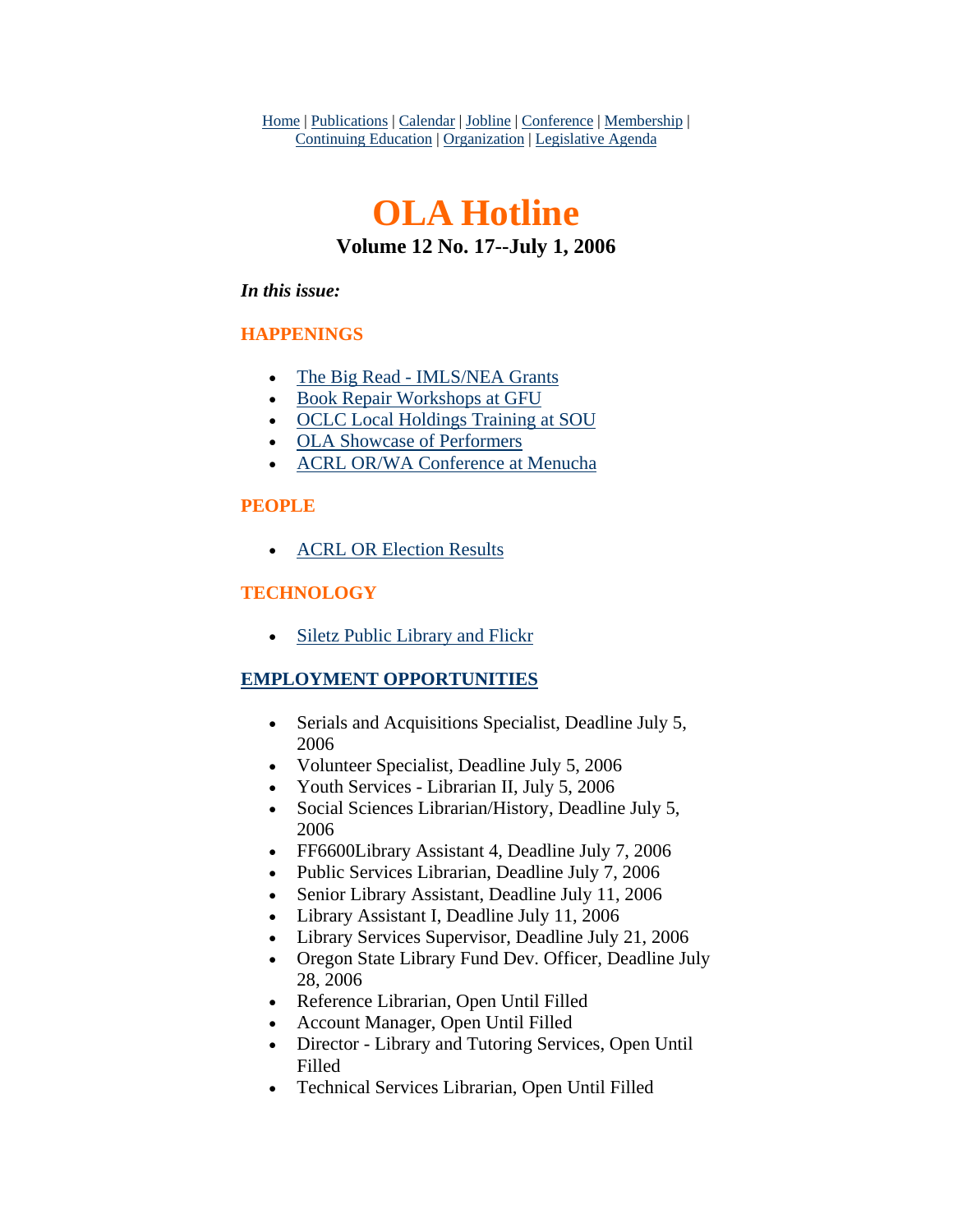## <span id="page-1-0"></span>**Happenings**

#### **The Big Read - IMLS/NEA Grants**

The Institute of Museum and Library Services and the National Endowment for the Arts have partnered to create The Big Read: a new national reading program designed to revitalize the role of reading in America. "Reading at Risk: A Survey of Literary Reading in America" a 2004 National Arts Endowment report, documented a dramatic decline in literary reading - among all age groups, ethnic groups, and education levels - and galvanized a national discussion. The Big Read was developed to help reverse this trend by giving citizens in more than 100 communities in all 50 states an inviting opportunity to read and discuss great books. Each city or town that participates will host a community-wide read that involves collaborations with libraries, schools, local government, and the private sector.

The Big Read will be administered by Arts Midwest, a regional arts agency based in Minneapolis, MN. The partners invite cities and communities nationwide to participate in 2007. The Big Read will award grants generally ranging from \$10,000 to \$20,000 to more than 100 communities to conduct programs that encourage reading for pleasure and enlightenment. Visit the [NEA website](http://www.neabigread.org/) to find out more about applying. More information is also in the [full press release.](http://www.imls.gov/news/2006/050906.shtm)

#### **Book Repair Workshops at GFU**

The OLA Support Staff Division (SSD) announces two upcoming book repair workshops to be held at George Fox University in Newberg, Oregon. A Basic Book Repair Techniques workshop will be held on Thursday, July 13, and an Intermediate Book Repair Techniques workshop on Friday, July 14. Both are all-day workshops, beginning at 9am and ending at 4pm. You may register for one or both workshops, although to attend the Intermediate workshop you must have completed the Basic workshop, or already have book mending experience. Registration for the Basic workshop is strictly limited to 10 participants, and the Intermediate workshop is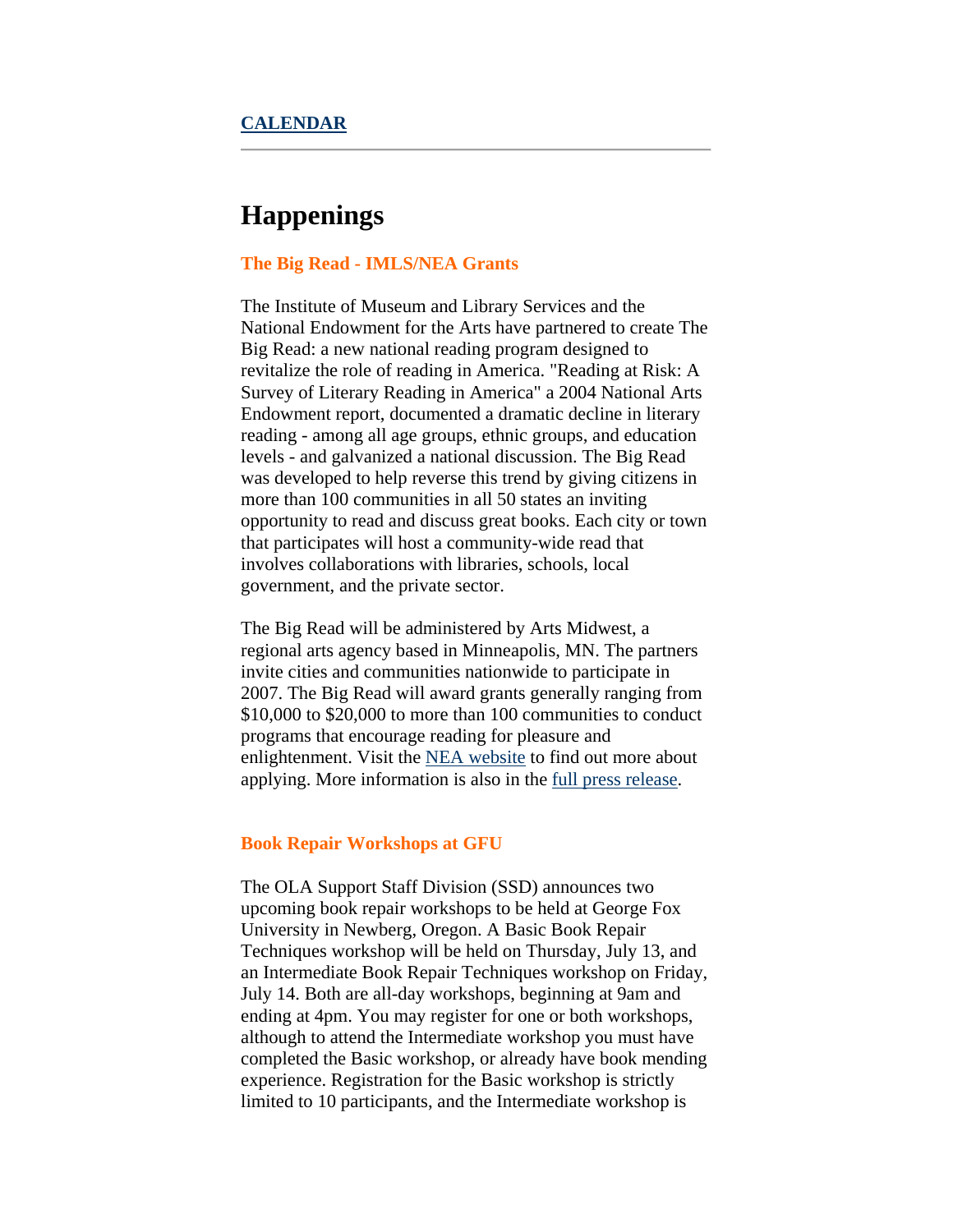limited to 8 participants.

The Basic workshop will cover the selection of books for inhouse repair and an introduction to archival repair materials. Basic treatments will be taught, including tipping in pages, tightening and repairing hinges, rebacking, consolidating frayed corners and replacing torn spines. There will also be a discussion of collection maintenance and damage prevention. Participants are encouraged to bring books from their own library or collection to repair. The instructors will also have books available. Adhesive, repair papers and cloth will be provided, as well as a contact list of sources where these materials can be obtained. Each participant will receive a kit of book repair tools and supplies to take back to their library. The cost to attend the Basic workshop is \$60 for OLA/SSD members and \$70 for non-members.

The Intermediate workshop will build upon the procedures covered previously as well as introduce some more challenging but frequently needed mends: the "hollow tube" spine repair and endsheet/super replacement (recasing). Participants are asked to bring damaged books from their own collections to work on during the class, including at least one especially challenging job you'd like to finish, so that the class may solve problems together and learn from one another as they work. There will also be discussion of how to raise awareness of conservation of library materials among staff and users, in the hopes of reducing the amount of damage done. Participants should bring the tools they received at the Basic workshop, or supply their own (metal ruler, exacto knife, glue brush, bone folder, scissors, knitting needle, pencil,microspatula, and anything else they regularly use). Paper, cloth, adhesive, and cutting surfaces will be provided. The cost to attend the Intermediate workshop is \$45 for OLA/SSD members and \$55 for non-members.

The workshops will be conducted by staff from the library of Portland State University: Carolee Harrison and Kris Kern. Carolee has worked in library technical services for over 17 years, and as a book mender for 10 years. Kris has worked as a cataloger at PSU for over 25 years and has served as PSU's preservation librarian for the last 8 years. Carolee and Kris have given numerous presentations on collections care and book repair at various conferences and libraries around Oregon, and they have conducted many previous book repair workshops for SSD. Both are pleased to share their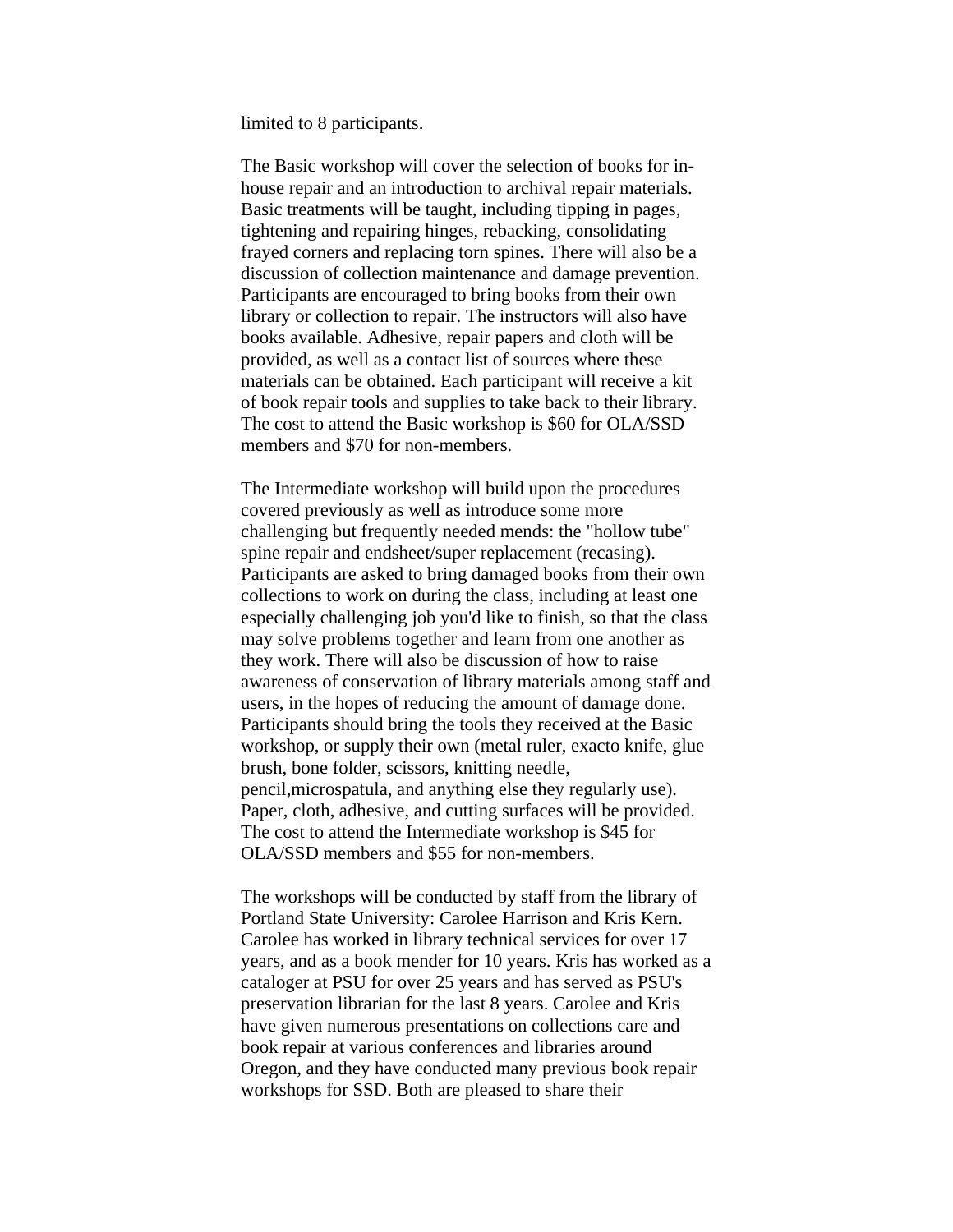<span id="page-3-0"></span>information and enthusiasm about conservation with their colleagues.

Refreshments will be provided. Lunch is on your own, but a listing of nearby restaurants will be available. Specific directions and information on parking will be sent to participants.

The Support Staff Division offers scholarships for this and other continuing education opportunities. For more information, please see the [SSD website](http://library.willamette.edu/ssd/scholarship.shtml).

If you would like to attend, please provide your name, institution, email address and telephone number, and the date of the workshop you would like to attend, to Kay Brooks or Sonja Patzer at Portland State University. We will then hold a place for you and send you a registration form, including information about payment. [Kay Brooks](mailto:kayb@pdx.edu) (503) 725-5779 [Sonja Patzer](mailto:patzers@pdx.edu) (503) 725-4543 Fax: (503) 725-5799

#### **OCLC Local Holdings Training at SOU**

Southern Oregon University's Hannon Library will host OCLC training in Local Holdings Maintenance Basics using the Connexion Browser on August 10 from 9am to 4pm. Course information and a link for registration are available at the [OCLC website](http://www.oclc.org/western/training/courses/descriptions/W126.htm).

The course number is W 126 and the fee is \$55 for OCLC Western member organizations and \$125 for non-members. If this is your first opportunity for training since ORULS was closed, think about registering early so that OCLC will have its head count in plenty of time.

#### **OLA Showcase of Performers**

The Children's Services Division will hold their seventh Showcase of Performers on Saturday, September 30 at the Salem Public Library from 10am - 4pm. Each children's performer will present a five minute presentation representative of their work. A manual with information about each performer will be available at the Showcase. For more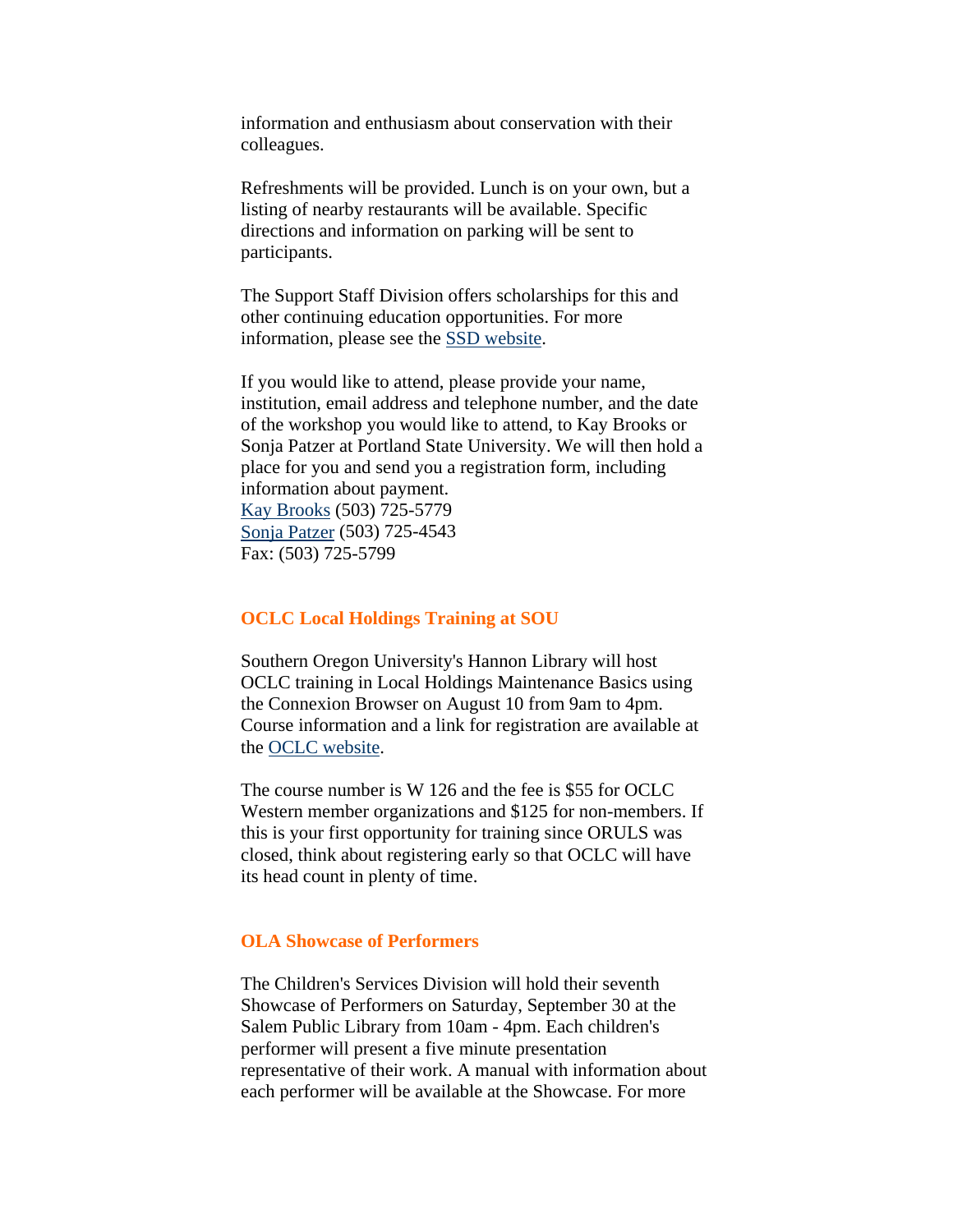<span id="page-4-0"></span>information or to suggest performers, contact BJ Quinlan, Salem Public Library, at 503-588-6039 or by [email.](mailto:bjquinlan@cityofsalem.net)

#### **ACRL OR/WA Conference at Menucha**

Mark your calendars for the ACRL Oregon/Washington Conference at the Menucha Conference Center, October 26- 27, 2006. Registration information will be available in early September. The conference theme is "Resistance Is Futile: Academia Meets the NeXt Generation." As the 'born digital' teen population enters college, its highly interactive and creative online culture will intersect with the academic environment. It is yet to be determined how each will change because of the encounter. We will explore some of the possibilities.

Confirmed Speakers:

- Dr. Anthony Bernier, San Jose State University Speaking on youth literacy, information-seeking practices, and national youth-produced media.
- Jessamyn West, Librarian.net blog Topics including technology and libraries.
- Rachel Bridgewater, Washington State University-Vancouver On academic libraries and learning.

Various presenters will showcase innovative implementations of new technologies in teaching, learning, communicating, and addressing work flow issues.

Visit the [ACRL-Oregon website](http://olaweb.org/acrl/menucha06.html) for more information.

## **People**

#### **ACRL OR Election Results**

Congratulations to the incoming members of the ACRL Oregon Board who will start September 1:

- VP/President Elect (3 year term): Stephanie Michel, University of Portland.
- Members-at-Large (2 year term): Dan Kelley, Lewis &